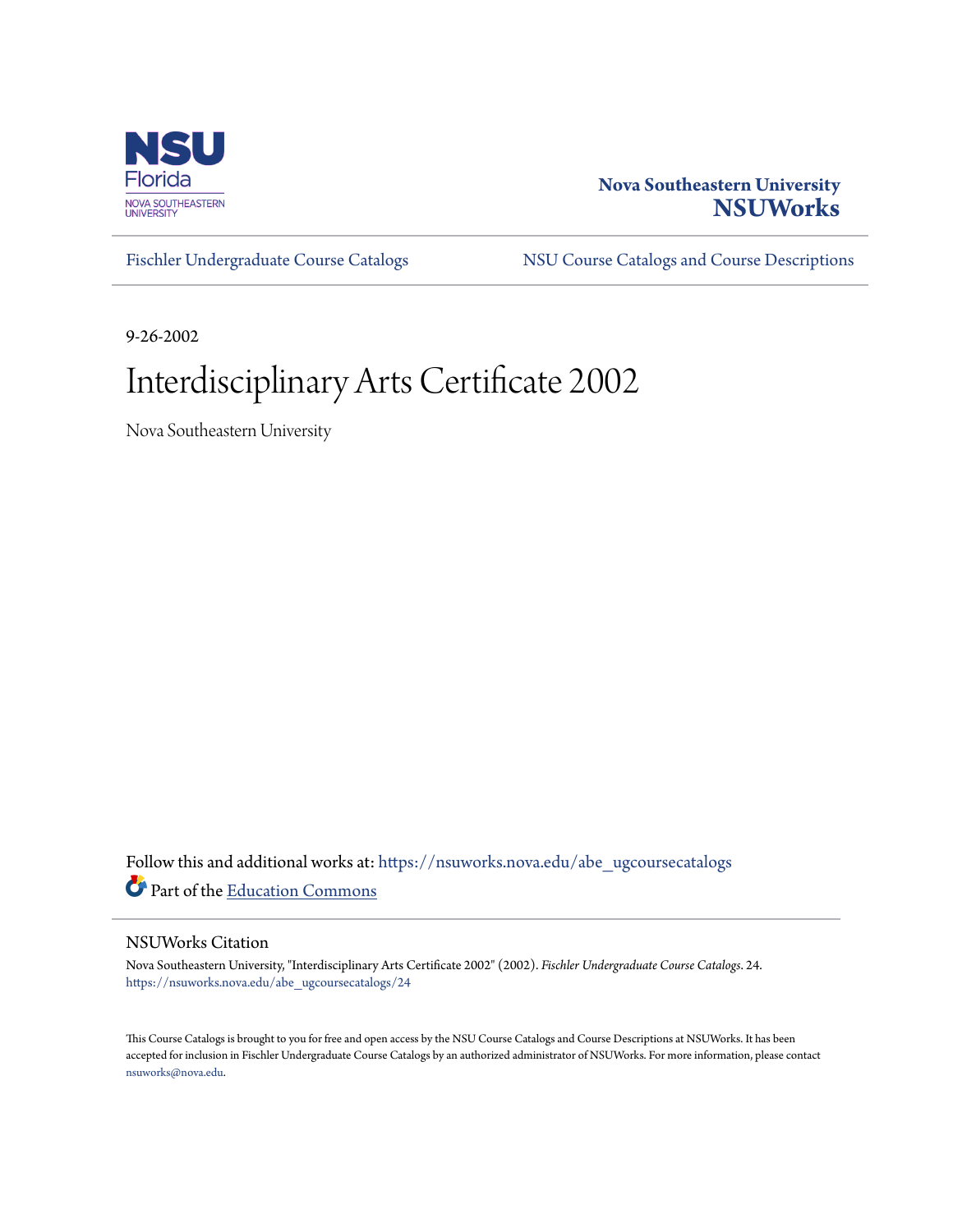## **Nova Southeastern University**

*M.S. In Education with a Specialization in:*

# **Interdisciplinary Arts**

Mission Program

Schedule Recertification

Courses Admission

### **COURSE DESCRIPTIONS**

The following is a list of course descriptions for classes in the M.S. in Education degree program with the specialization in Interdisciplinary Arts (lAP) at Nova Southeastern.

#### FOUNDATION COURSES:

#### 1. Research in Interdisciplinary Arts: An Introduction to the I.A. Program (EIA 526; 3 credits)

This course orients the incoming student to the core ideas, history and philosophy of Interdisciplinarity in the Arts. It also introduces students to the various research designs and methodologies relevant to the arts such as historiography, arts-based research, content analysis, theory and criticism, and relevant elements of qualitative and quantitative methods. Students examine the origins, contexts, masterpieces, and creators of exemplary artworks that combine various art forms. From Gesamtkunstwerk to contemporary interactive multimedia video and musical theater, elements of form, structure and composition are explored as students select a focus of study and prepare a research paper.

#### 2. Interdisciplinary Arts in Society, Community, and School (EIA 501; 3 credits)

This survey course outlines the emerging field of Community Arts and defines vital roles artists can play in structuring, rebuilding and maintaining communities within cultural, social and educational contexts. This course will develop the awareness and ability to nurture relationships among the artist, arts organizations, educational organizations, the business and commercial sector and audiences, including the ability to broaden participation in the arts, initiate arts education programs and forge links among various communities.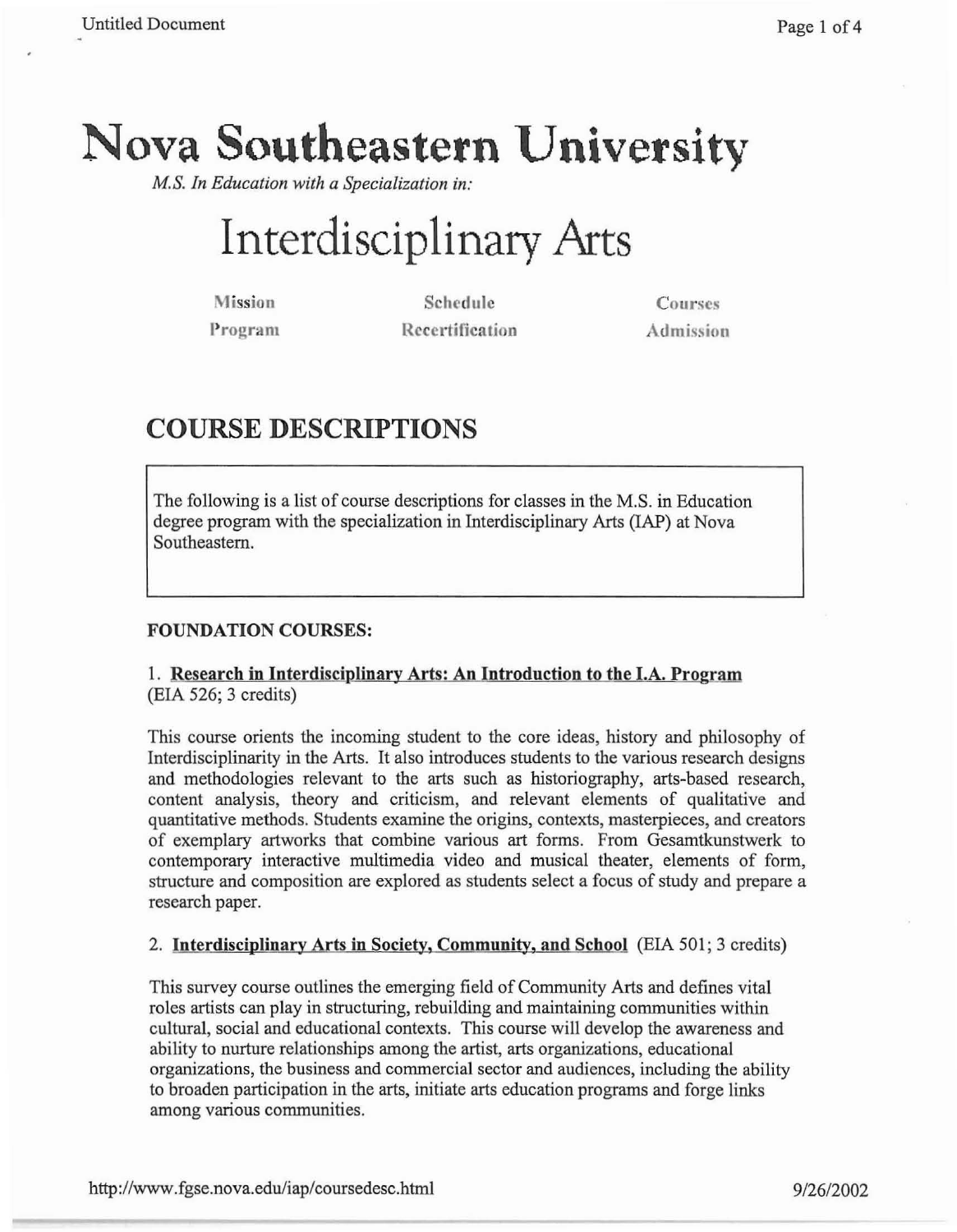#### 3. Applied Aesthetics in the Arts - Curriculum and Instruction (EIA 506; 3) credits)

Applied Aesthetics examines the philosophical underpinnings of Art. Students explore the aesthetic, intellectual, perceptual, ethical, analytical, visionary, critical and pragmatic aspects of various arts disciplines and how they can be applied to curriculum. Some of the issues addressed are the role of authorial intention, the nature of expression, the nature of realism, the art-as-moral-teacher versus art-for-art's-sake debate, the nature of beauty, the Mozart Effect, learning styles, multiple intellegences and theories of genres.

#### 4. Arts and Classroom Management: Infusing Arts into the Classroom & Beyond (EIA 503; 3 credits)

Students will be introduced to the concepts and practices of arts infusion into the classroom. Methods and techniques of dramatization, music, dance, and visual art utilized as learning vehicles are investigated and analyzed. The structure of the "classroom" is reexamined as a potential "learning stage" and reevaluated as an artsfriendly environment wherein numerous learning styles are addressed. Some of the issues covered are balancing creative chaos with an atmosphere of orderly systematic learning; grading and evaluation; arts as a delivery system for teaching math, science, history and social studies; and the role of the arts in teaching character and emotional intelligence. Arts Management beyond the classroom is also explored.

#### SPECIALIZATION COURSES:

#### 5. Studies in Creative Process & Conceptual Arts: A Quantum Vision (EIA 511; 3 credits)

This course examines the nature of the creative arts in contrast to the interpretive arts. It encourages students to embark upon a personal exploration of the creative process as they conceptualize new works and new forms of expression and artistic achievement. Students investigate techniques of harnessing and applying creative thinking as a method of problem solving. Key principals of quantum physics are applied to art and the creative process. Parallels are drawn between creativity and the quantum realmthe invisible world wherein the visible is designed and assembled. In this environment of pure potentiality, students are encouraged to challenge existing perceptions, interpretations, and expectations in an effort to cultivate imagination and flexibility. This course offers insight into students' roles as artists and educators who will be creating a new global culture.

#### 6. Arts and Expressive Therapies  $-A$  Survey (EIA 512; 3 credits)

The area of Expressive Therapies explores the arts as a vehicle for therapeutic artistic expression, transformation and healing. With the basic philosophical assumption that art is inherently a psychological activity, this course emphasizes a developing awareness of the healing aspects of the arts in both diagnostic and therapeutic intervention. It examines different art modalities in their practice in a range of clinical, educational and human service settings. Taking a holistic approach to health care and human growth, this course will examine both traditional and progressive methods of Arts and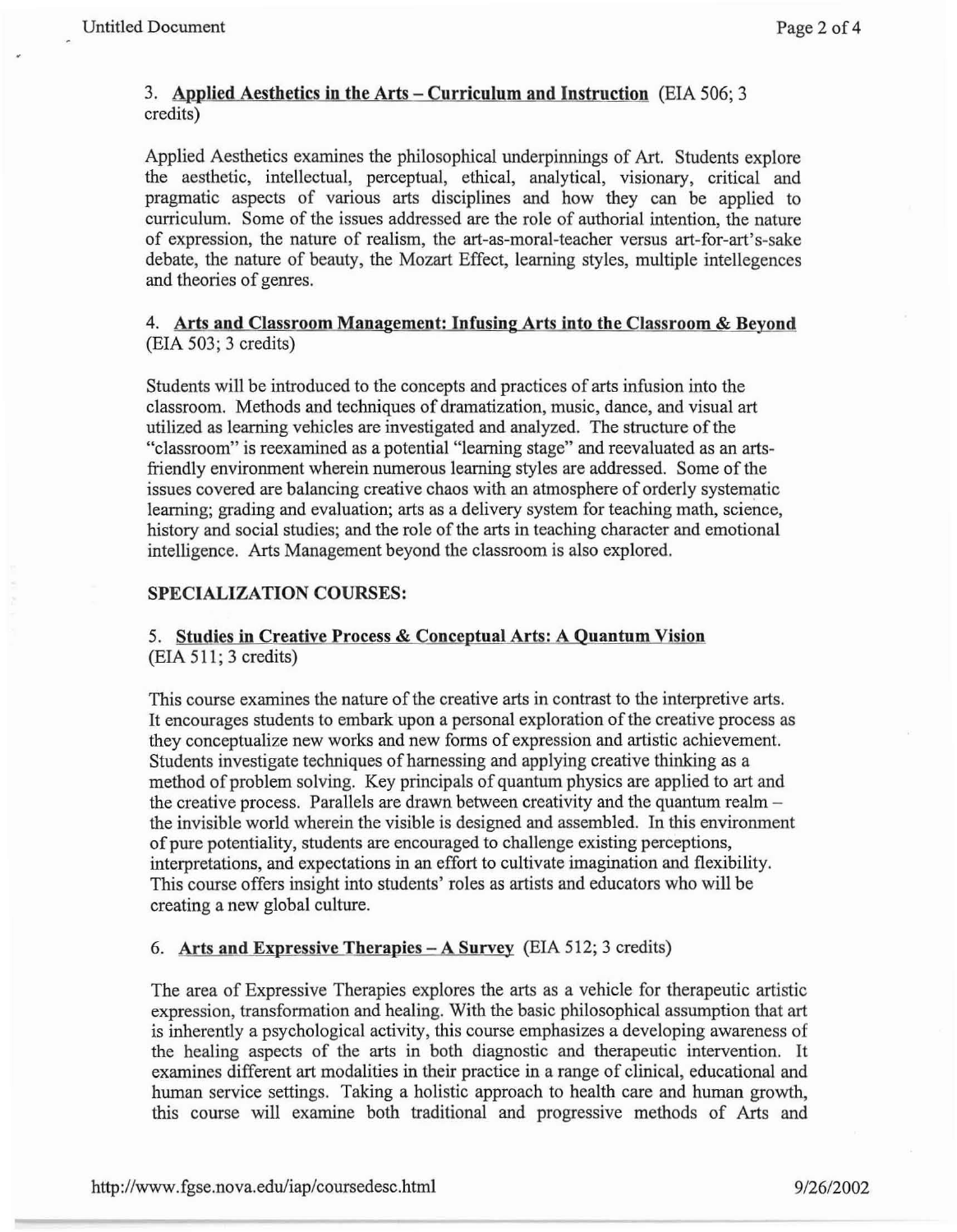Expressive Therapies.

#### 7. The Art of Words – Writing for Dramatic Media (EIA 513; 3 credits)

This course is an examination of the fundamentals of dramatic writing; learning to use the tools and techniques of the playwright, screenplay writer, teleplay writer, librettist, or performance artist. Plays, movies, TV shows, operas, ballets, and performance art will be explored and analyzed from the point of view of theme, plot, dialogue, character development, structure, tone, genre, and scenario. Each student will create a short original script. Building on the strengths of the specific arts discipline in which the student received undergraduate training, he or she will be guided through a linguistic pre-visualization of the project before scripting begins.

#### 8. Business Applications oflnterdisciplinary Arts and Social Entrepreneurism (EIA 514; 3 credits)

Applying Art to the Business World explores various methods of "taking art to work" with the objective of fostering productive collaborations, "out-of-the-box" problemsolving, enhanced ergonomic work environments, and higher morale and motivation in the corporate or business workplace. Students are introduced to concepts and practices of arts business and management. The roles and duties of producers, general managers, agents, unions, entertainment attorneys, and production officials are examined. The concept of "social entrepreneurism" is introduced as a new approach to business practices in the arts.

#### 9. Thou Art - Reuniting Culture and Spirit for a Global Society (EIA 515; 3 credits)

This course will explore the concept of art as a verb – the present perfect form of being. The role of the artist in society is examined from the perspective that art is something one is rather than something one does - illuminating the unifying power of creativity. Emphasis is on cultures that have never separated from their spiritual core. This course focuses on ways of building bridges between Western Culture and its spiritual foundations through personal artistic expression.

#### 10. Multimedia Technological Resources (EIA 516; 3 credits)

This course surveys technology as it relates to the arts. Lighting, sound, multimedia effects, video shooting and editing, music programs, and design programs and artsrelated computer interfaces are examined and explored. Students gain practical experience as they engage in hands-on activities with state-of-the-art equipment at NSU's Miniaci Performing Arts Center and the University's Media Center.

#### 11. Capstone Project – Leadership Institute: Field Experience in Interdisciplinary Arts (EIA 688; 6 credits)

This Capstone Project is the culminating event of the IA Program. It is an Interdisciplinary Arts Event conceived, written, created and produced by the student and the production team he or she has assembled. The project must be outlined in writing and approved by the Program administrator and artistic director and appropriate